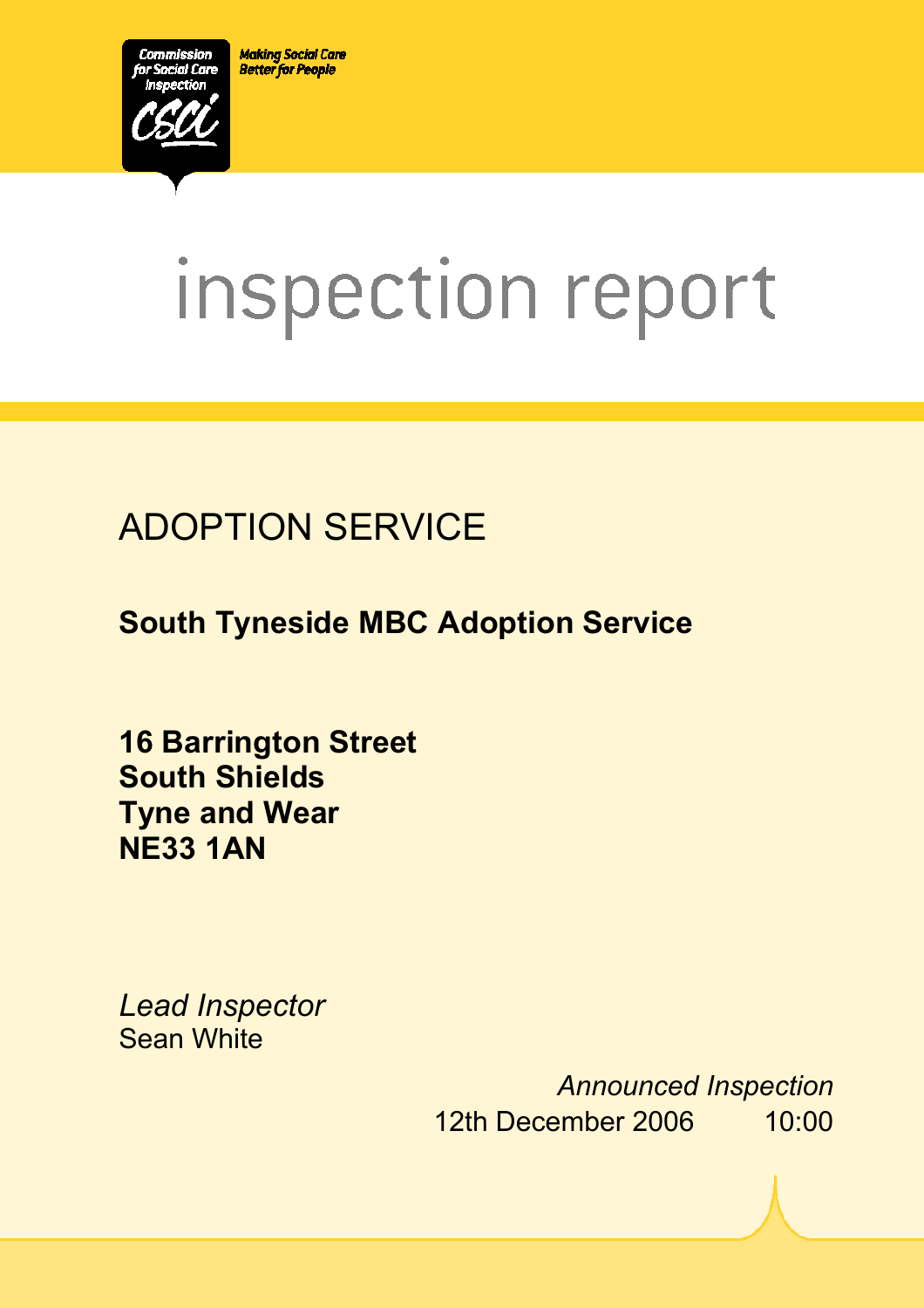The Commission for Social Care Inspection aims to:

- Put the people who use social care first
- Improve services and stamp out bad practice
- Be an expert voice on social care
- Practise what we preach in our own organisation

| <b>Reader Information</b> |                                                                                                                                                                                                              |  |
|---------------------------|--------------------------------------------------------------------------------------------------------------------------------------------------------------------------------------------------------------|--|
| Document Purpose          | <b>Inspection Report</b>                                                                                                                                                                                     |  |
| Author                    | <b>CSCI</b>                                                                                                                                                                                                  |  |
| Audience                  | <b>General Public</b>                                                                                                                                                                                        |  |
| Further copies from       | 0870 240 7535 (telephone order line)                                                                                                                                                                         |  |
| Copyright                 | This report is copyright Commission for Social<br>Care Inspection (CSCI) and may only be used<br>in its entirety. Extracts may not be used or<br>reproduced without the express permission of<br><b>CSCI</b> |  |
| Internet address          | www.csci.org.uk                                                                                                                                                                                              |  |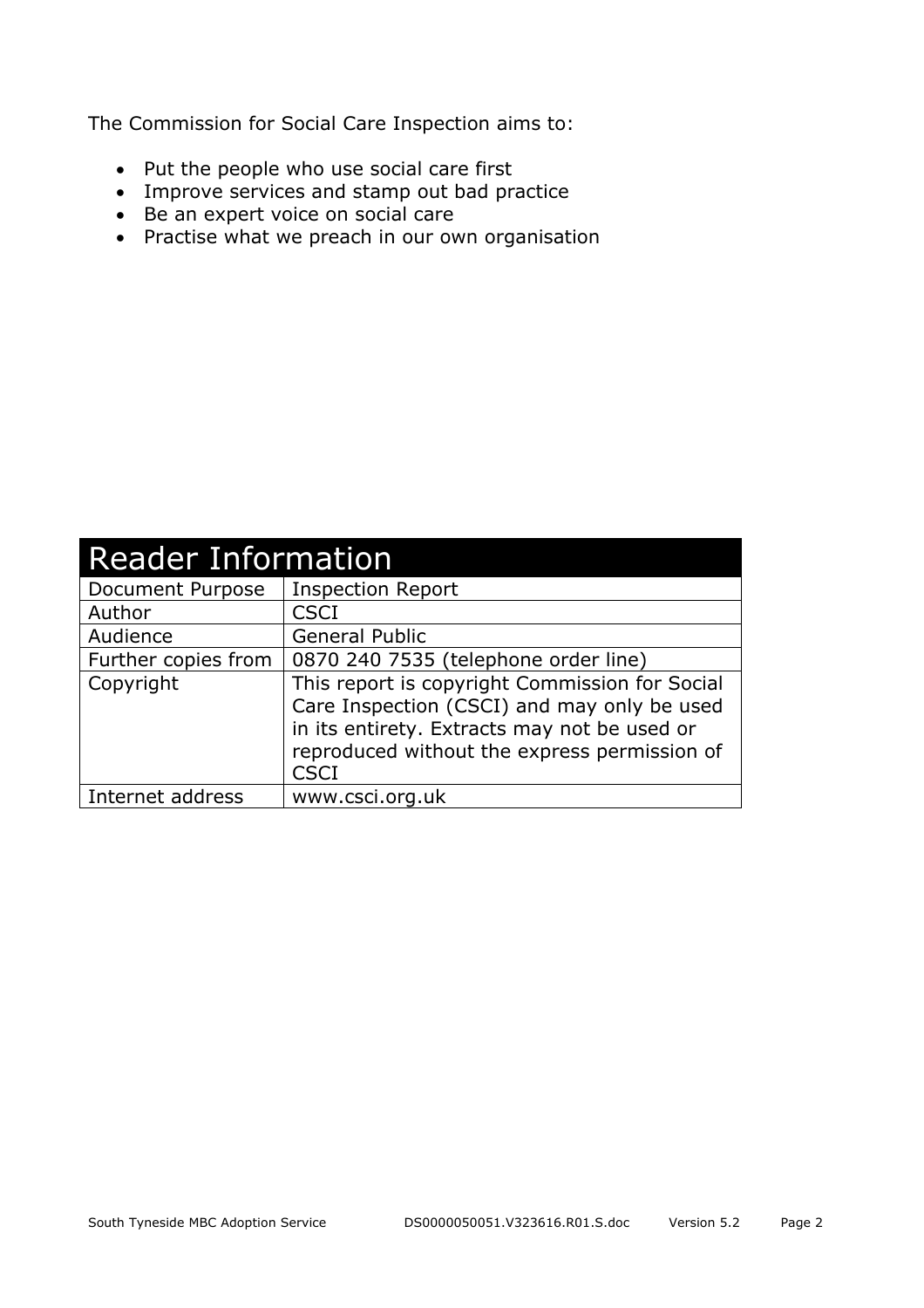This is a report of an inspection to assess whether services are meeting the needs of people who use them. The legal basis for conducting inspections is the Care Standards Act 2000 and the relevant National Minimum Standards for this establishment are those for *Adoption.* They can be found at www.dh.gov.uk or obtained from The Stationery Office (TSO) PO Box 29, St Crispins, Duke Street, Norwich, NR3 1GN. Tel: 0870 600 5522. Online ordering: www.tso.co.uk/bookshop

*Every Child Matters,* outlined the government's vision for children's services and formed the basis of the Children Act 2004. It provides a framework for inspection so that children's services should be judged on their contribution to the outcomes considered essential to wellbeing in childhood and later life. Those outcomes are:

- Being healthy
- Staying safe
- Enjoying and achieving
- Making a contribution; and
- Achieving economic wellbeing.

In response, the Commission for Social Care Inspection has re-ordered the national minimum standards for children's services under the five outcomes, for reporting purposes. A further section has been created under 'Management' to cover those issues that will potentially impact on all the outcomes above.

Copies of *Every Child Matters* and *The Children Act 2004* are available from The Stationery Office as above.

This report is a public document. Extracts may not be used or reproduced without the prior permission of the Commission for Social Care Inspection.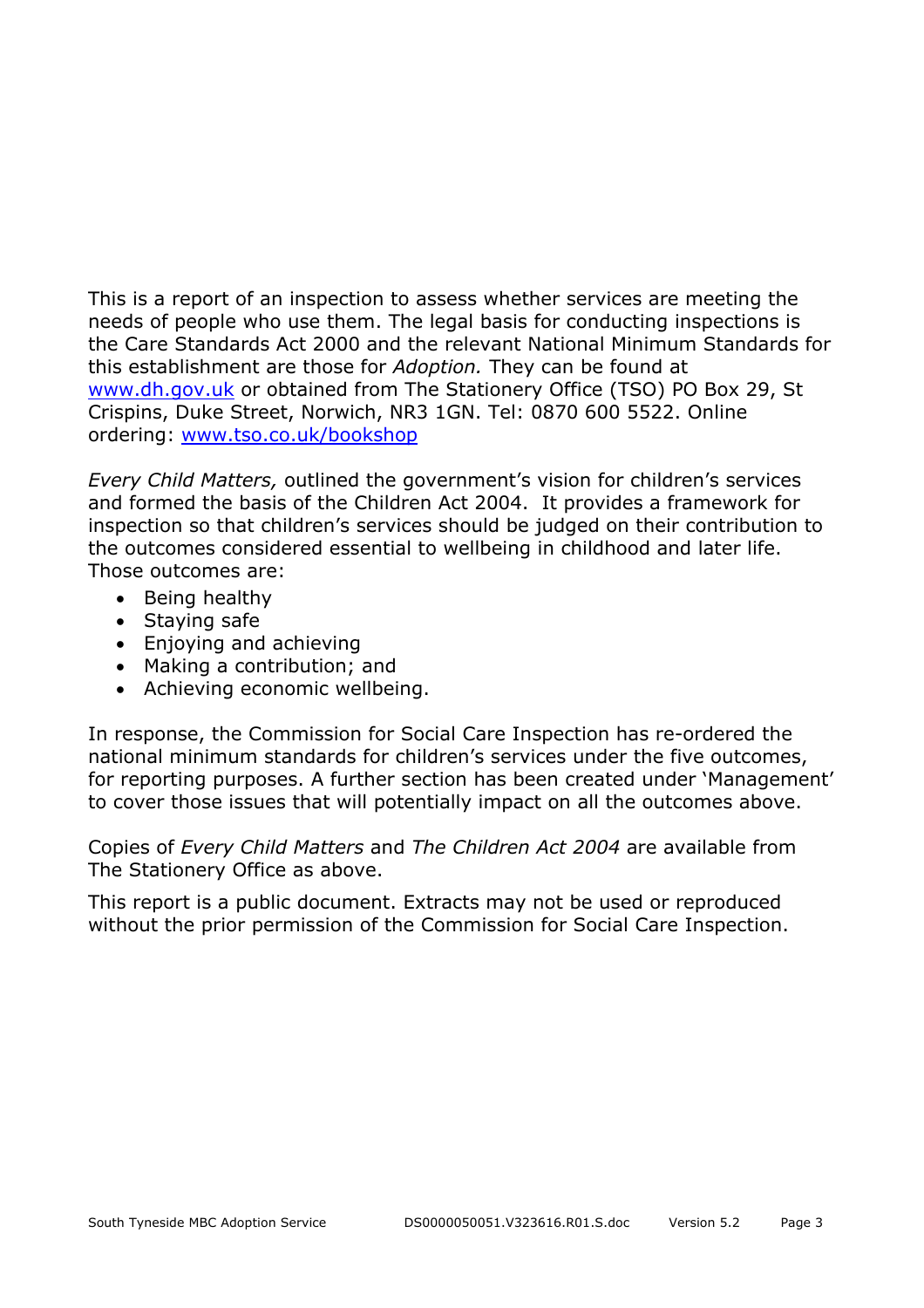# **SERVICE INFORMATION**

| <b>Name of service</b>                                              | South Tyneside MBC Adoption Service                                       |
|---------------------------------------------------------------------|---------------------------------------------------------------------------|
| <b>Address</b>                                                      | 16 Barrington Street<br>South Shields<br>Tyne and Wear<br><b>NE33 1AN</b> |
| <b>Telephone number</b>                                             | 0101 427 1717                                                             |
| <b>Fax number</b>                                                   |                                                                           |
| <b>Email address</b>                                                |                                                                           |
| <b>Provider Web address</b>                                         |                                                                           |
| <b>Name of registered</b><br>provider(s)/company<br>(if applicable) | South Tyneside MBC                                                        |
| <b>Name of Nominated</b><br>manager (if applicable)                 | <b>Terry Fitzpatrick</b>                                                  |
| <b>Type of registration</b>                                         | Local Auth Adoption Service                                               |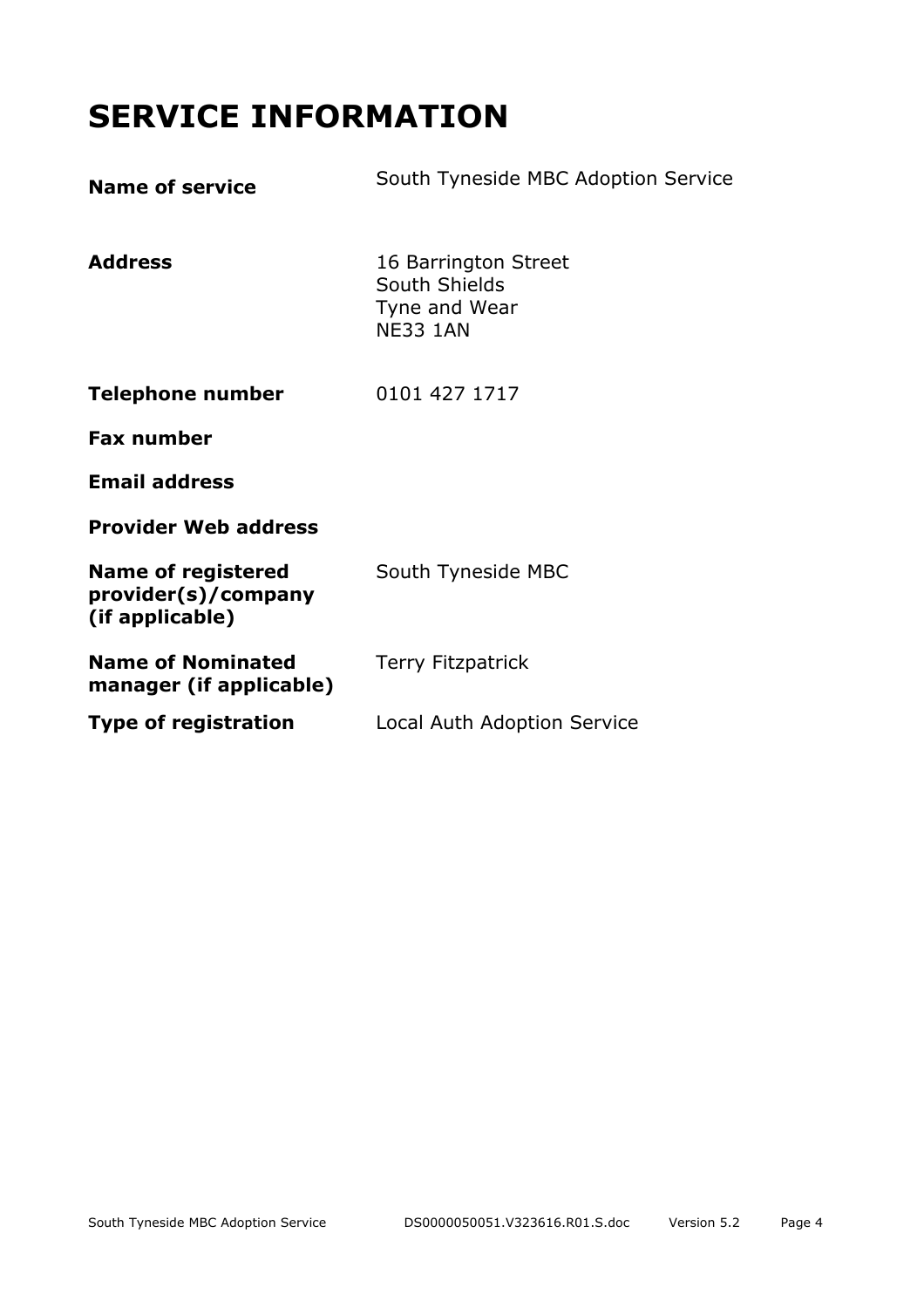# **SERVICE INFORMATION**

#### **Conditions of registration:**

**Date of last inspection** 24 February 2004.

#### **Brief Description of the Service:**

South Tyneside Adoption Agency is a relatively small service that operates the full range of adoption related provision; some areas are worked in partnership with other voluntary or independent agencies, for instance support services to birth families. It is a member of the North East Consortium.

The range of services provided are:

- Recruitment, preparation and assessment of prospective adopters.
- Family finding, matching, introduction and placement of children in appropriate homes – in partnership with children's social workers.
- Placement support.
- Post adoption support in partnership with other agencies; this includes the full range of services as defined in regulations.

The agency is located close to the town centre of South Shields, which is easily accessible by both car and public transport.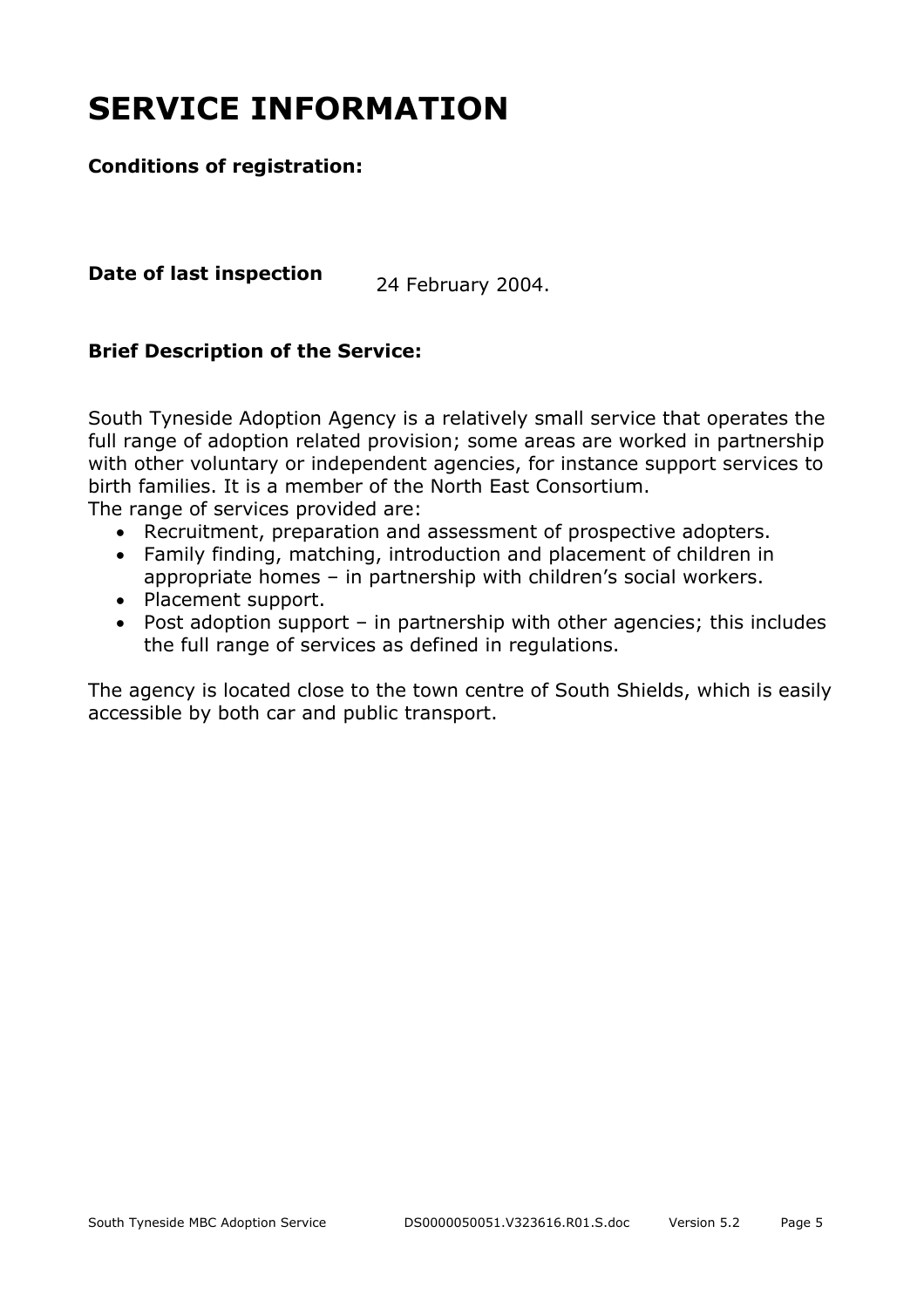# **SUMMARY**

This is an overview of what the inspector found during the inspection.

Despite several changes that were made in the arrangements for this inspection – at the request of the Commission – the manager prepared well for the visit and ensured that everything was in place to enable the inspection to be conducted as efficiently as possible. Everyone involved in the agency offered every assistance and courtesy throughout, some of which was beyond that which is expected. This demonstrated a service that is responsive and inclusive – and one that is able to manage complex and detailed arrangements.

The inspection was conducted over three days by two inspectors, plus an extra day to accommodate an adoption panel – there was no panel arranged for the period in which the fieldwork took place. The visit was organised to be concurrent with an inspection of the authority's fostering service.

During the course of the visit the following was undertaken:

- Interviews with key managers and staff, including the agency decisionmaker.
- Interview with an elected member (lead member for children) of the council.
- Interviews with partner agency staff.
- Observation of the adoption panel and interview with the chairperson.
- Visits to four service users.
- Meeting with birth parent.
- Inspection of policies, procedures and protocols.
- Reading of case files (adopters and children).
- Examination of personnel records and HR practice (undertaken by CSCI fostering inspectors on behalf of adoption inspectors).
- Inspection of administrative procedures and practice.
- Analysis of survey questionnaires returned:

Adopters/prospective adopters – 12. Placing social workers – 6. Placing Authorities – 1. Birth families – 9. Specialist advisors – 1.

#### **What the service does well:**

This is a service that does most things well. It is clearly an agency that places children's safety and welfare at the forefront of its operations – a commitment that was evident at all levels of management and practice.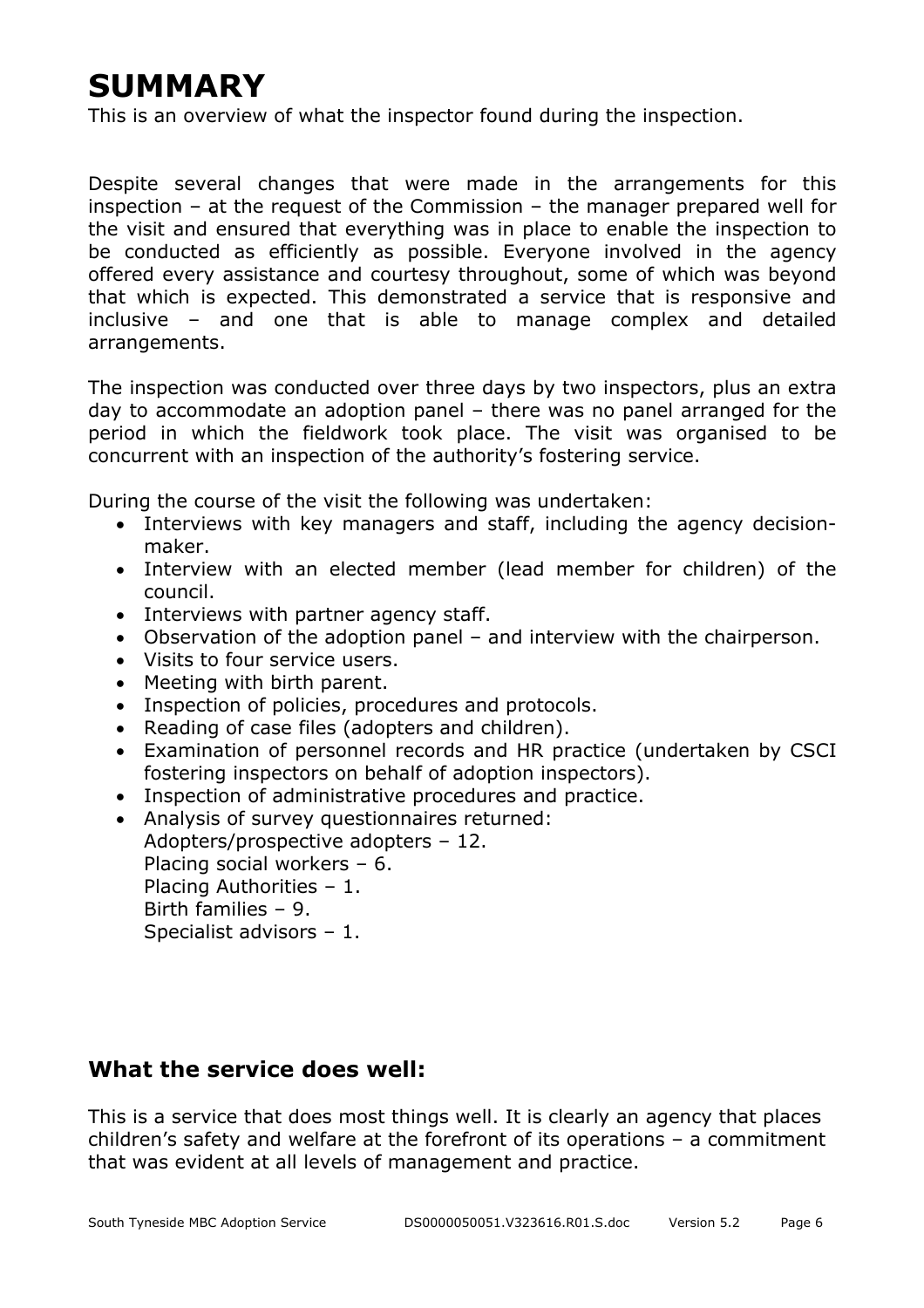It has a welcoming and inclusive approach to recruiting adopters that supports diversity and aims to meet the needs of children requiring adoptive placements. There is a thorough and rigorous approach to preparing and assessing adopters that is very efficiently managed within required timescales. In one instance the timescale from application to the placement of a child being only ten months – and this was not unique or unusual. The skills and knowledge of workers was very evident in the quality of the work they produced and adopters were effusive about their efforts and abilities. Comments made included, "Our social worker was brilliant", "Our social worker was first class", "Exceptional preparation groups" and "The prep groups exceeded our expectations".

There is a well-managed approach to collaborative working between adoption and children's social workers that enabled appropriate matches to be made in light of full and detailed information being shared – underpinned by effective 'early warning' systems that ensured everyone involved was aware of children requiring adoptive placements and reducing delays. A well managed and administered adoption panel demonstrated a rigorous and careful approach to its deliberations with recommendations being supported by clear and informative minutes, enabling the decision maker to be fully informed to make well considered decisions. A very high proportion of looked after children being successfully adopted, and low disruption rates demonstrate realistic outcomes for children. Children's social workers commented: "Excellent communication", "…work well in partnership", "very supportive and professional".

Support services are exceptionally good. The evidence found shows a committed and demonstrably effective approach to supporting families using innovative and imaginative approaches. Assessments are thorough and practical and outcomes beneficial and optimistic. It was very evident that support packages are tailor-made and that the input is very relevant to the needs of the families. Adopters were very appreciative of the support they received, saying, for instance, "…support was first class" and "our social worker was always there for us".

Birth parents/families receive support services that are of a very high standard. In an area of adoption that is all too often neglected or underresourced this agency provides non-judgemental, inclusive support that has resulted in a high level of satisfaction. Again, using innovative approaches – and partnership working with other agencies - to support birth families, developing life-story work and promoting contact, the agency has been able to achieve outcomes that are beneficial to all – children, adopters and birth parents/families. Birth parents commented, "I have been very well informed and well respected" and "I would like to thank the staff for all the support they gave me".

The management of the agency, both strategically and operationally, are of a very good standard at all levels of the authority - and supported by a committed, and rigorous, executive.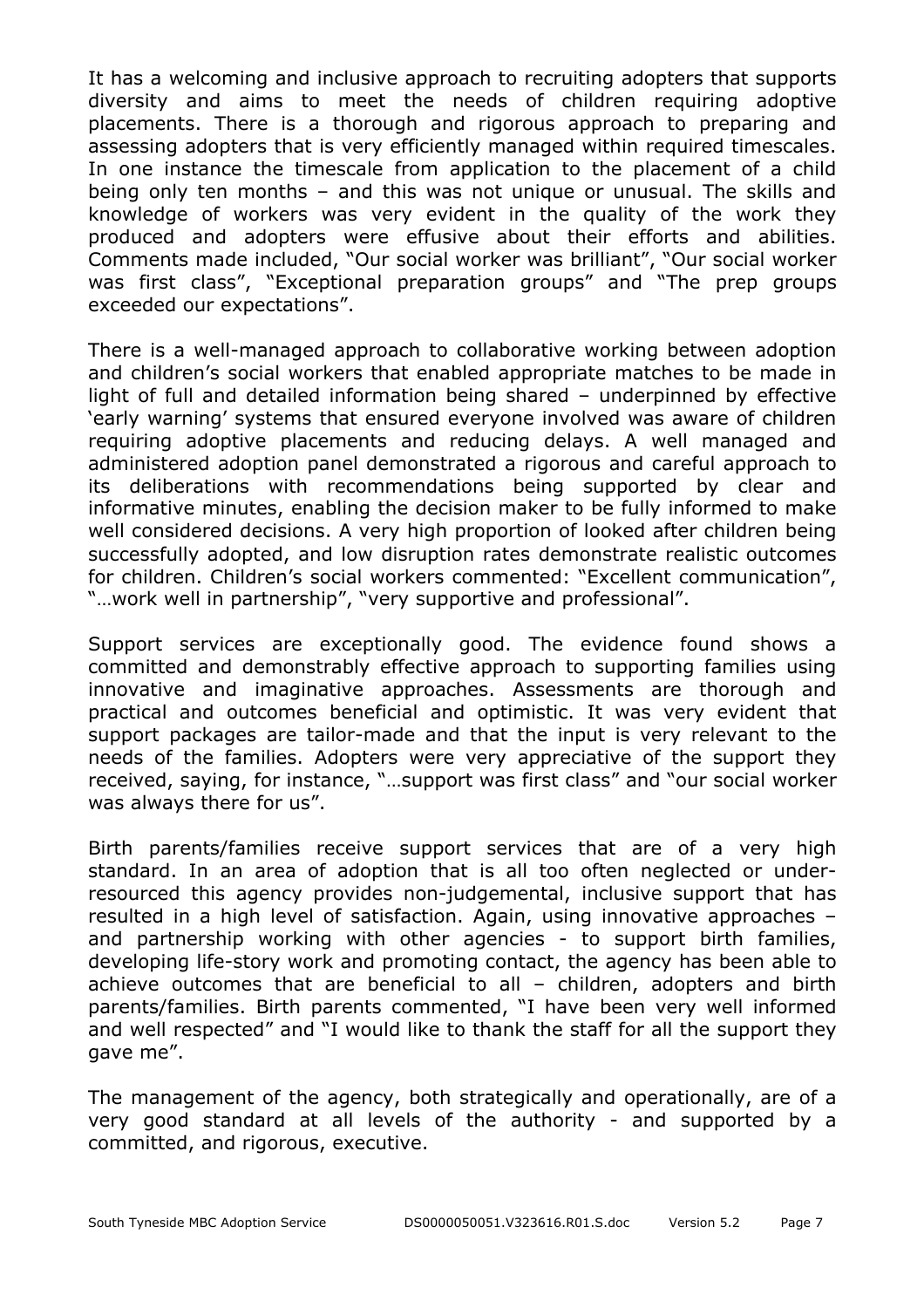A sound, informative statement of purpose is in place supported by operational policies and procedures. A children's guide – to be completed in the near future – is of an exceptional standard, both in presentation and content and written in a way (as a children's book) that is relevant and understandable.

The staff are well managed and supported and demonstrate a high level of skill and knowledge; training is well resourced and workers demonstrated a commitment to personal development and improvement in professional practice, together with impressive attitudes towards commitment and conscientiousness.

#### **What has improved since the last inspection?**

This agency has come a long way in the three years since the last inspection. It has improved considerably in all areas and has addressed all of the issues raised in the last report.

#### **What they could do better:**

The main shortfalls in the agency surround inefficient and poorly resourced administrative systems. More attention needs to be paid to prioritising the administrative processes to enable the service to be better supported. The managers, however, were responsive to the findings during the visit and took immediate steps to correct shortfalls.

Please contact the provider for advice of actions taken in response to this inspection.

The report of this inspection is available from enquiries@csci.gsi.gov.uk or by contacting your local CSCI office. The summary of this inspection report can be made available in other formats on request.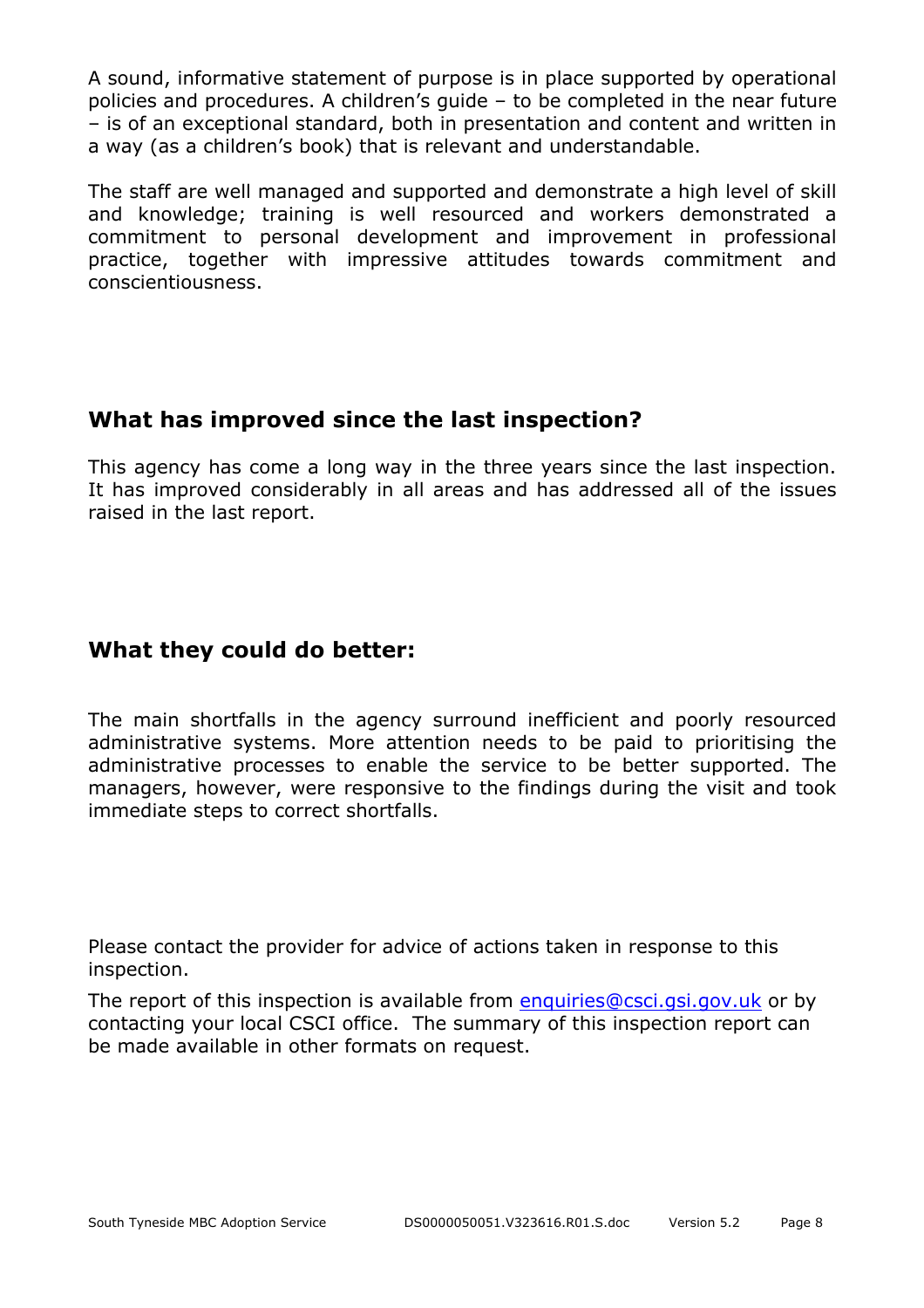# **DETAILS OF INSPECTOR FINDINGS**

## **CONTENTS**

Being Healthy - There are no NMS that map to this outcome

Staying Safe

Enjoying and Achieving

Making a Positive Contribution

Achieving Economic Wellbeing - There are no NMS that map to this outcome

Management

Scoring of Outcomes

Statutory Requirements identified during the inspection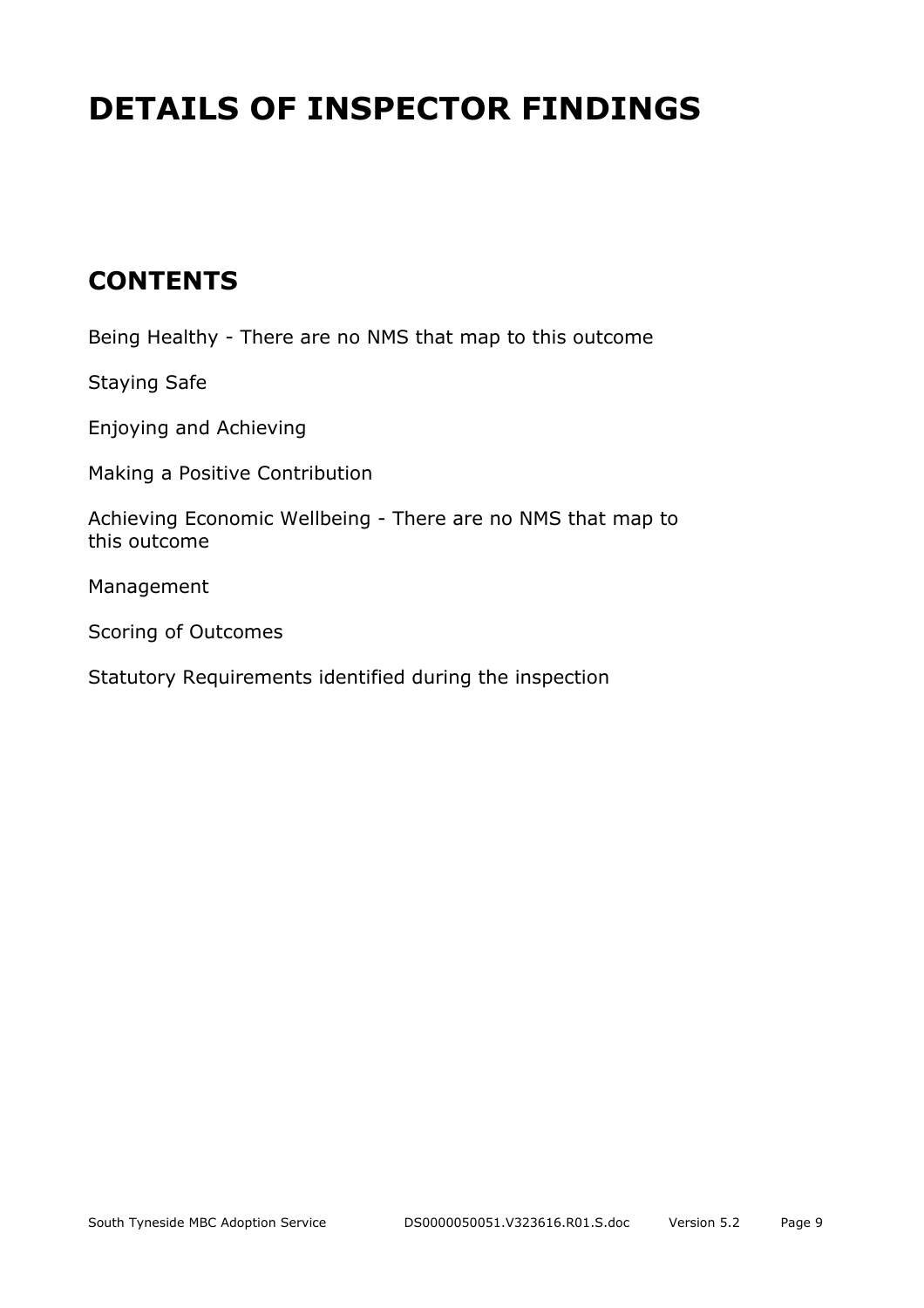## **Staying Safe**

#### **The intended outcomes for these standards are:**

- The agency matches children with adopters (NMS 2)
- The agency assesses and prepares adopters (NMS 4)
- Adoptors are given information about matching (NMS 5)
- The functions of the adoption panel are as specified (NMS 10)
- The constitution and membership of adoption panels are as specified (NMS 11)
- Adoption panels are timely (NMS 12)
- Adoption agency decision is made without delay and appropriately (NMS 13)
- The manager is suitable to carry on or manage an adoption agency (NMS 15)
- Staff are suitable to work with children (NMS 19)
- The agency has a robust complaints procedure (NMS 24 Voluntary Adoption Agency only)
- The agency safeguards and promotes the welfare of its service users (NMS 32)

#### **The Commission considers Standards 2, 4, 5, 10, 11, 12, 13, 15, 19, 24 and 32 the key standards to be inspected.**

#### **JUDGEMENT – we looked at outcomes for the following standard(s):**

2, 5, 10, 11, 12, 13, 15, 19, 24, 32. Quality in this outcome area is **excellent.** 

This judgement has been made using available evidence including a visit to this service.

The agency has a thorough and rigorous approach to the recruitment, preparation and assessment of adopters that has ensured realistic and safe placements for children.

#### **EVIDENCE:**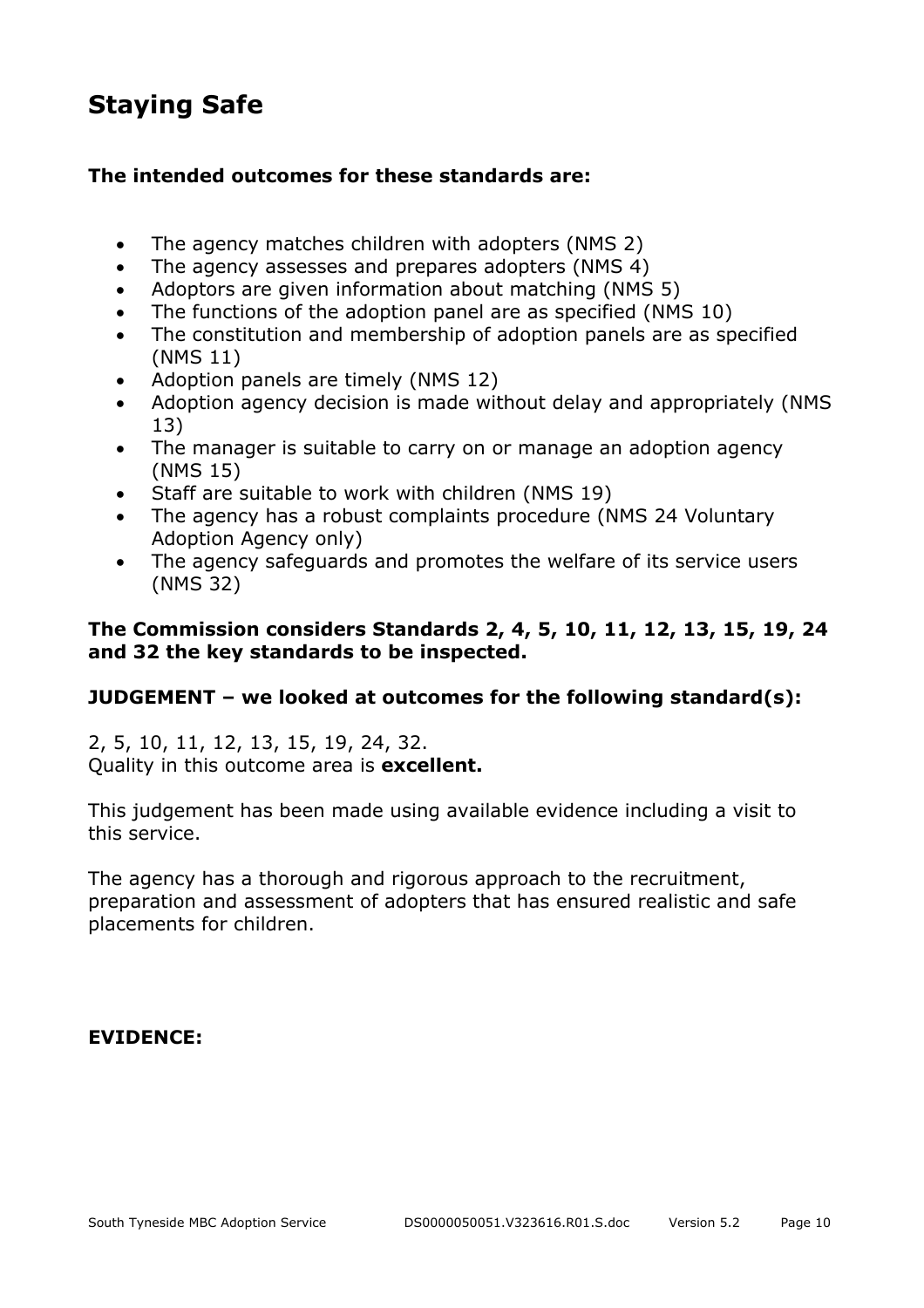It was very clear that this agency places children at the centre of its operations - and that its policies and practices reflect the commitment to keeping children safe.

The agency has a recruitment strategy that is incorporated into its business plan that outlines the processes of attracting appropriate people to become adoptive parents. It was evident that by developing a Sth. Tyneside 'brand' successful outcomes have been achieved. Information provided by the agency ensures that all members of the community are encouraged to apply to be adopters and that they are welcomed without prejudice. The agency consistently places a much higher than average number of looked after children for adoption and there is little delay created within the service's systems. The standard of cooperative working between the adoption service and children's social workers is very good and 'early warning' systems are in place – which includes the cooperation of Independent Reviewing Officers - to keep everyone informed of children who may require adoptive placements. This strong commitment to working in partnership with children's social workers enables the most appropriate matches to be made and there has been a low incidence of disruptions in recent years.

The approach to preparation and assessment of prospective adopters is very thorough and demonstrated a committed approach to 'getting it right'. Information is provided for prospective applicants in a well-balanced way; this enables applications to be made from an informed position. Preparation thereafter is thorough and focused – the materials and approach used being of a very good standard. In order to ensure that people from black and minority ethnic backgrounds have their needs met throughout the process the support of a local voluntary agency is used to enhance the processes in place within the agency. Assessment reports showed a rigorous approach to determining the parenting capacity of applicants, which enables the panel and decisionmaker to be fully informed when reaching their conclusions.

An appropriately constituted panel is well managed and ensures that the adoption processes are rigorously scrutinised and that its recommendations are made in full knowledge of all relevant and necessary details. It was very clear that the panel chair understands her role and exercises her responsibilities thoroughly yet sensitively and fairly.

The timescales for assessing adopters was very impressive; most are processed well within the required limits – many being completed within four months.

The depth and quality of the agency's approach to recruitment, preparation and assessment was commented on very favourably by service users with comments such as, "…tough but fair and caring" and "The preparation course was invaluable" being typical. Placing social workers also reported that they were very satisfied with the quality and depth of the assessment reports –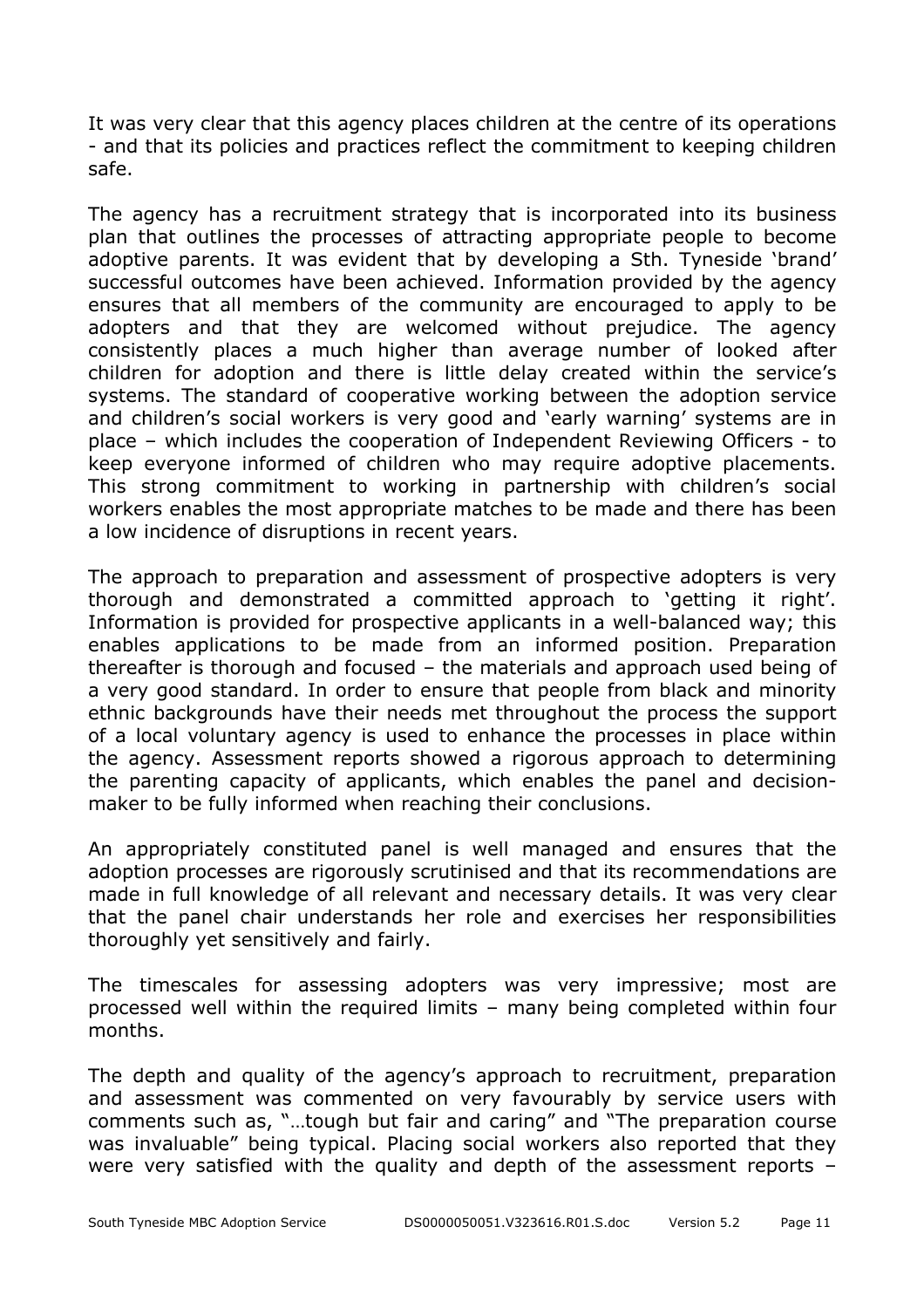which enabled them to approach matching children with all relevant information available. Comments made about assessment reports included, "Thorough, informative information – excellent" and "Well focused, comprehensive and accurate".

It was felt, however, that by striving for full and complete information in assessment reports, workers tended to include too much extraneous detail – often written at length by the applicants themselves – which did nothing to enhance the core and necessary information. The manager should consider tighter editing of reports to ensure information is relevant.

The authority has a sound approach to the recruitment and selection of workers; personnel practices demonstrated that only those people who are fit to work with, or on behalf of, children are employed. Both the manager and the staff demonstrated high levels of competence, knowledge and understanding of adoption matters and all were clear that the focus of adoption was on achieving best outcomes for children.

The agency's child protection procedures are comprehensive and have a discrete section on children in adoptive placements. The soon to be completed children's guide (see later in this report) also demonstrates the agency's positive approach to keeping children safe and the promotion of their welfare.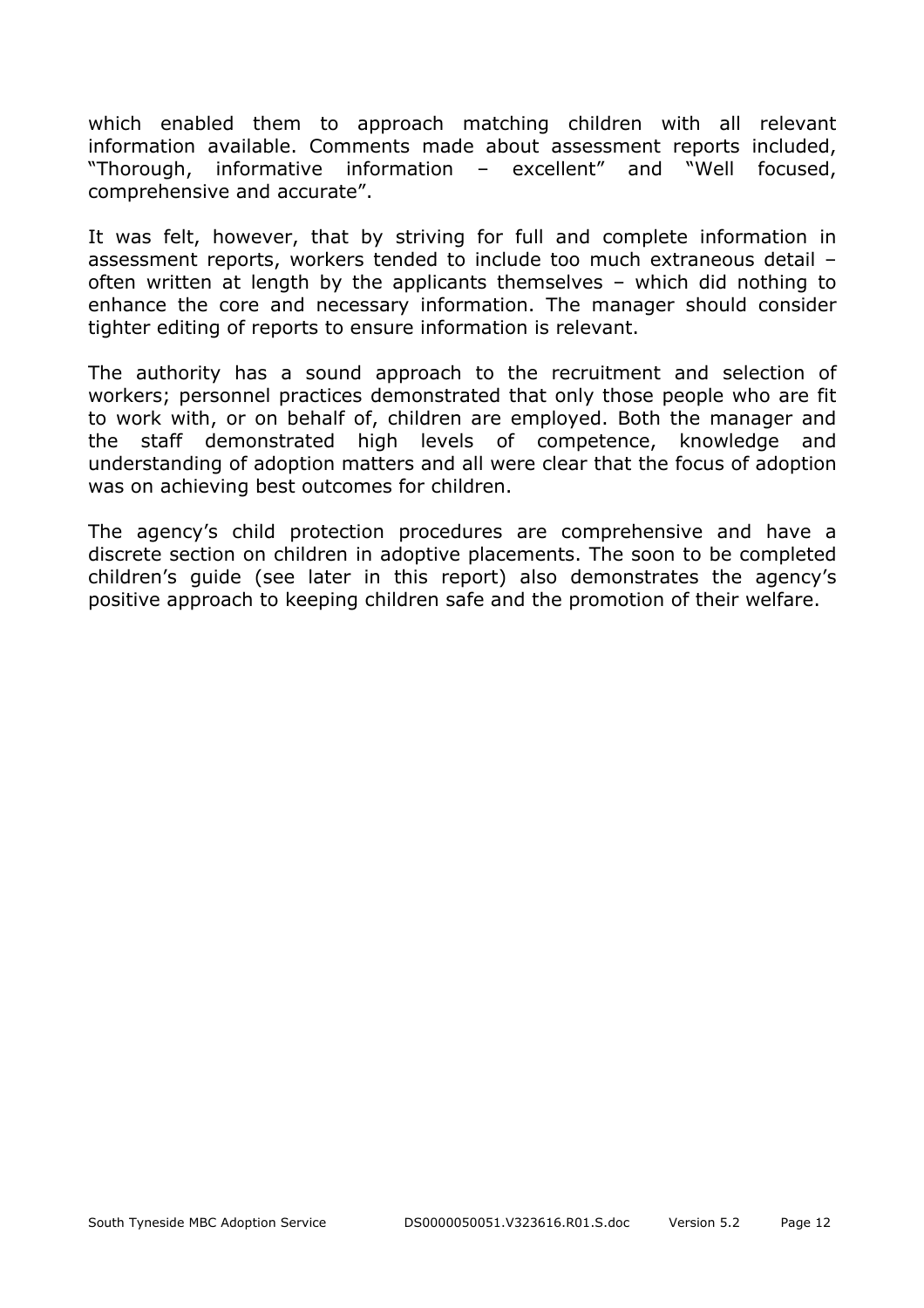## **Enjoying and Achieving**

#### **The intended outcomes for these standards are:**

- The adoption agency provides support for adoptive parents (NMS 6)
- The agency has access to specialist advisers as appropriate (NMS 18
- Services are tailored to meet the needs of people affected by adoption (NMS 33)

#### **The Commission considers Standards 6 and 33 the key standards to be inspected.**

#### **JUDGEMENT – we looked at outcomes for the following standard(s):**

6, 18, 33.

Quality in this outcome area is **excellent.** 

This judgement has been made using available evidence including a visit to this service.

Through having a thorough, focused and inventive approach to support the agency provides for very optimistic outcomes in adoption placements.

#### **EVIDENCE:**

The agency's approach to supporting adopters and adoption placements was of a very high standard indeed.

In one instance the file was a model example, with clear assessments and up to date recording, all typed and signed by the manager. The assessment was excellent - working methodically through the dimensions of adoption support and identifying clear actions and timescales where required. This is particularly impressive. The adopters' views were actively taken into account and again clearly recorded.

There was evidence of imaginative thinking with adoption support funds being used, for instance, to pay for a support teacher in school. Files reflected, and adopters confirmed, that the service demonstrated a model of inter-agency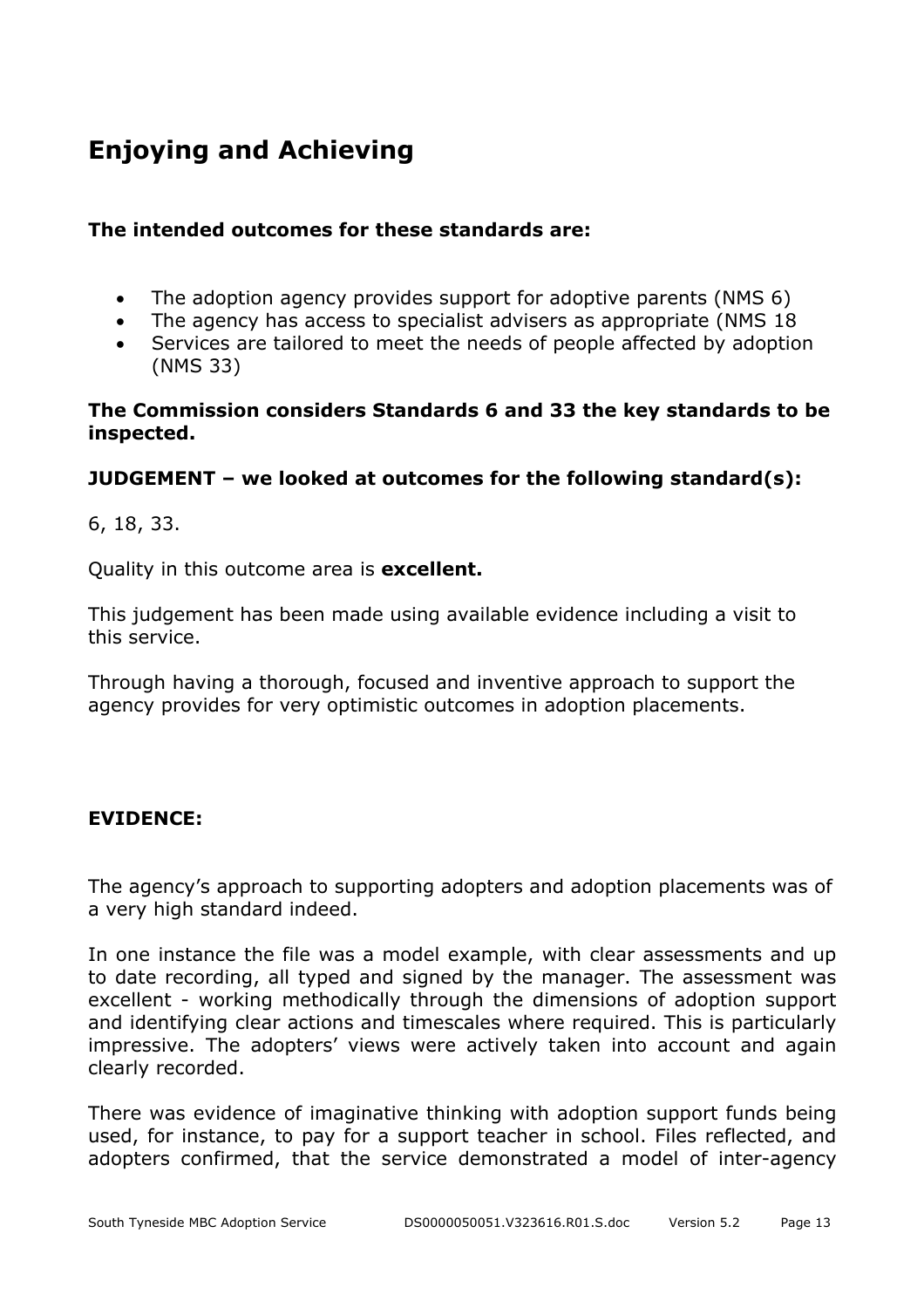working with workers engaging health, education and social services in active cooperation.

The issues that were very evident when examining the agency's approach to adoption support were:

- Clear and thorough assessments.
- A timely, helpful and practical approach from workers.
- Positive, helpful outcomes.
- Excellent partnership working, with service users and across agencies.
- Good, realistic advocacy by workers.
- The achieving of practical outcomes.

One family said that the work the agency had done had, "…helped them stay together as a family"; others said, "The support they have given us was brilliant" and "The benefits [of support] have been immense".

It was abundantly clear that the agency takes very seriously its responsibilities in this area and ensures that its approach is one that aims to provide a service that is discrete and tailor-made for the people who request, and are assessed for, support.

There is a range of specialist services available to the agency and, as already outlined above, they are accessed as required and 'dovetailed' into the package of support being constructed.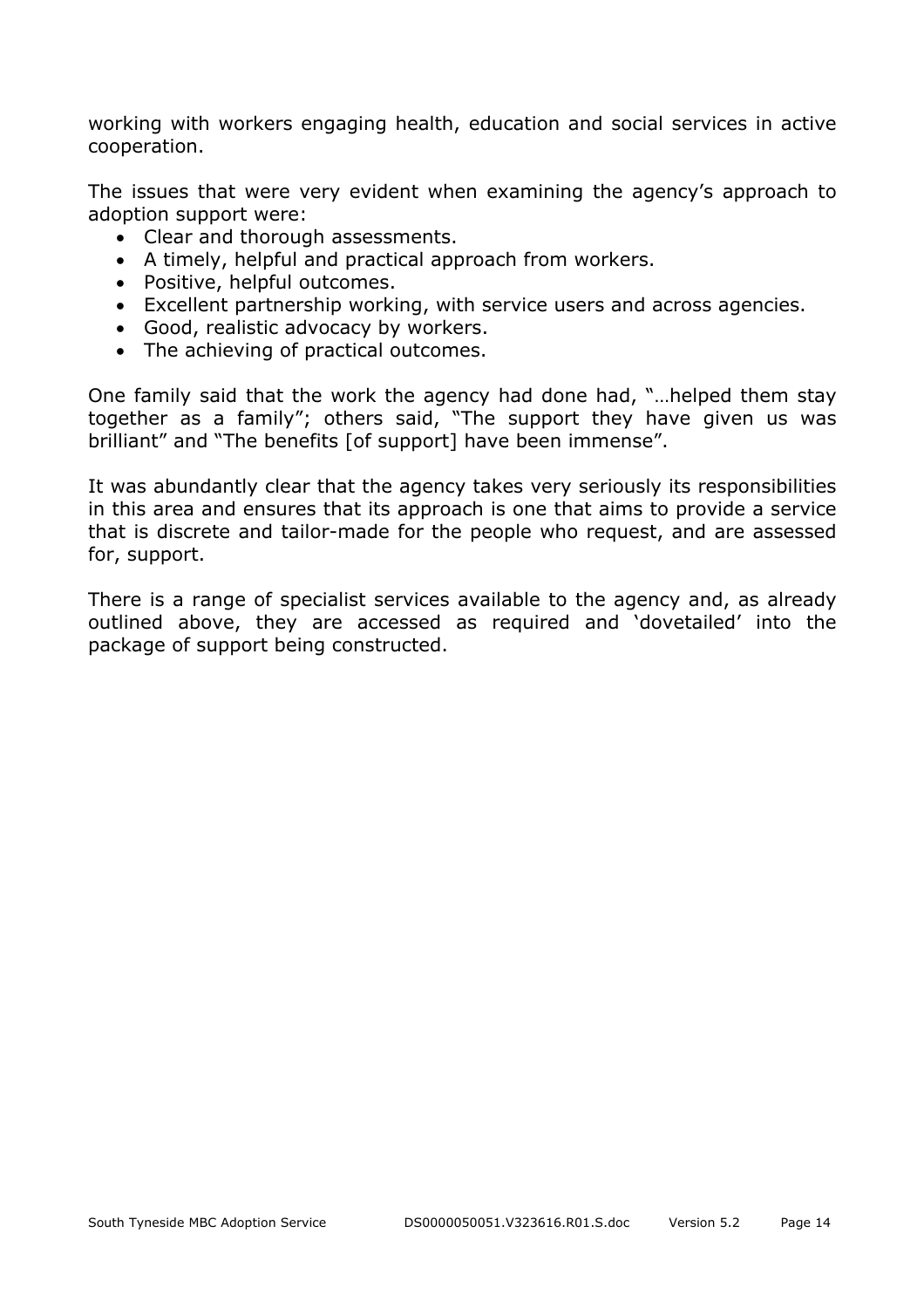## **Making a Positive Contribution**

#### **The intended outcomes for these standards are:**

- Birth parents and birth families are involved in adoption plans (NMS 7)
- Birth parents and birth families are involved in maintaining the child's heritage (NMS 8)
- The Adoption agency supports birth parents and families (NMS 9)
- Service users receive good quality services based on their needs (NMS 34)

#### **The Commission considers Standards 7, 8, 9 and 34 the key standards to be inspected.**

#### **JUDGEMENT – we looked at outcomes for the following standard(s):**

7, 8, 9, 34.

Quality in this outcome area is **excellent.** 

This judgement has been made using available evidence including a visit to this service.

The agency has an active commitment to working with birth parents that manifests itself in innovative yet practical ways that enables everyone involved to be included positively in the process of adoption.

#### **EVIDENCE:**

The findings in respect of including birth parents in plans for children and supporting them during and after the adoption process are very impressive.

There was an unusually high response by birth relatives surveyed prior to, or interviewed during, the inspection (9), most of whom were very satisfied with the services provided; two were generally satisfied and only one was dissatisfied. The comments made included, "I feel I received the right kind of support throughout" and "I have, and always will have, so much respect for [social worker]" and "The service was very good and extremely helpful". These survey results alone demonstrate an inclusive, non-judgemental, service that achieves good outcomes.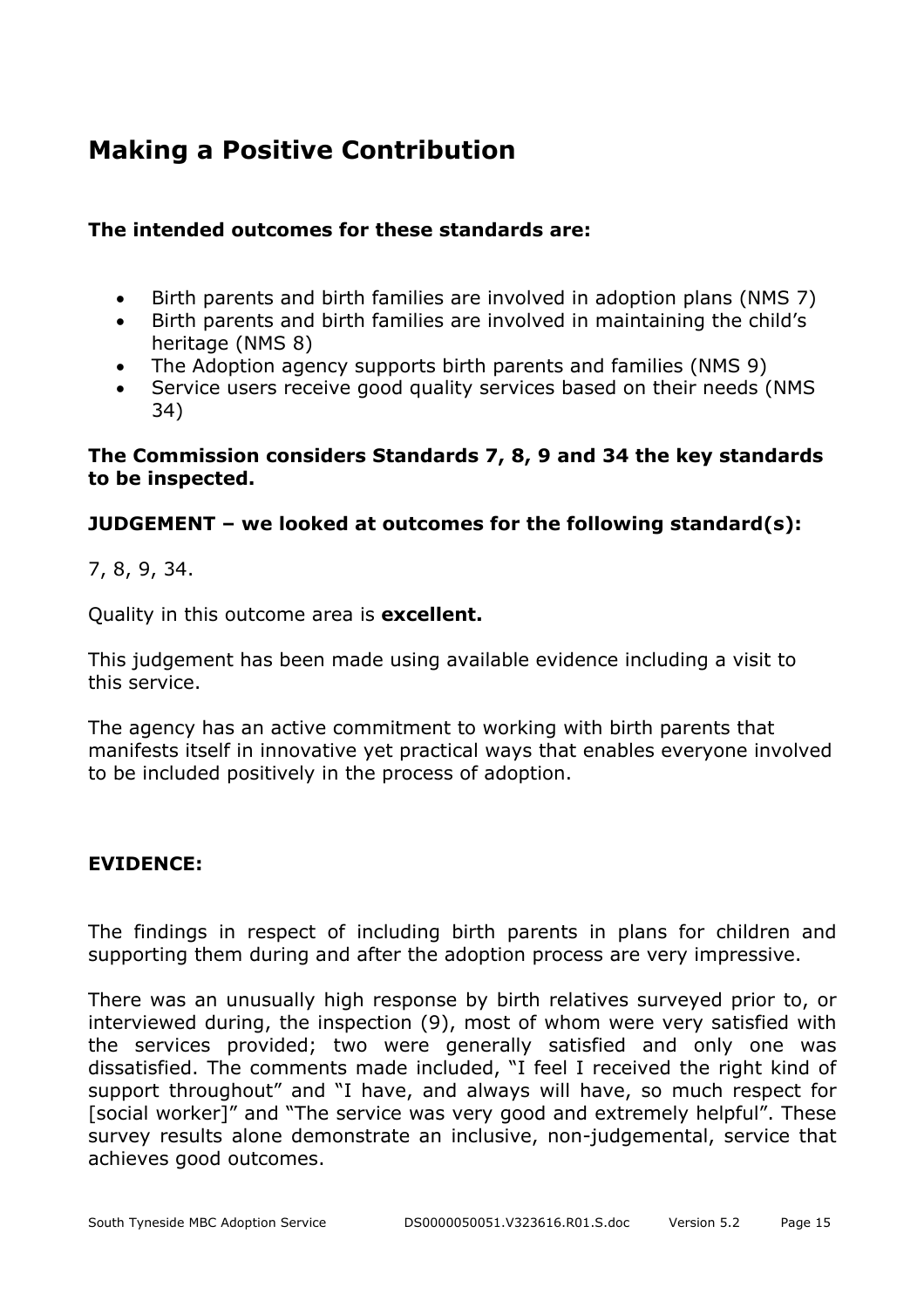It was very evident that the agency makes great efforts to include birth families in its work within the 'adoption triangle' and takes seriously the need to engage with them. Some of the support is provided by the adoption workers but there is also a service level agreement with a local Adoption Support Agency to provide independent support to birth parents; this arrangement, although a contractual one, was clearly worked on a partnership basis.

Another innovative aspect of the agency's approach is in respect of an arrangement with a voluntary agency to be part of a pilot project being run in the region. The project 'Connected for Life' has set-up 'Life Foundation' days where adopters, their support worker, birth relatives and birth relative's independent worker meet - facilitated by a project worker. The main focus of this being the sharing of information about the child with longer term benefits in respect of openness and contact. The material that this had generated was invaluable and provided a depth of information and background that was very impressive indeed.

There were some excellent examples of life-story work seen during the visit and it was clear that the agency continues to improve its performance in this area. Life story work remains the responsibility of children's social workers and although the authority suffers from the typical competing priorities when identifying workloads, the arrangements developed with a children's centre to assist in this work are reaping rewards.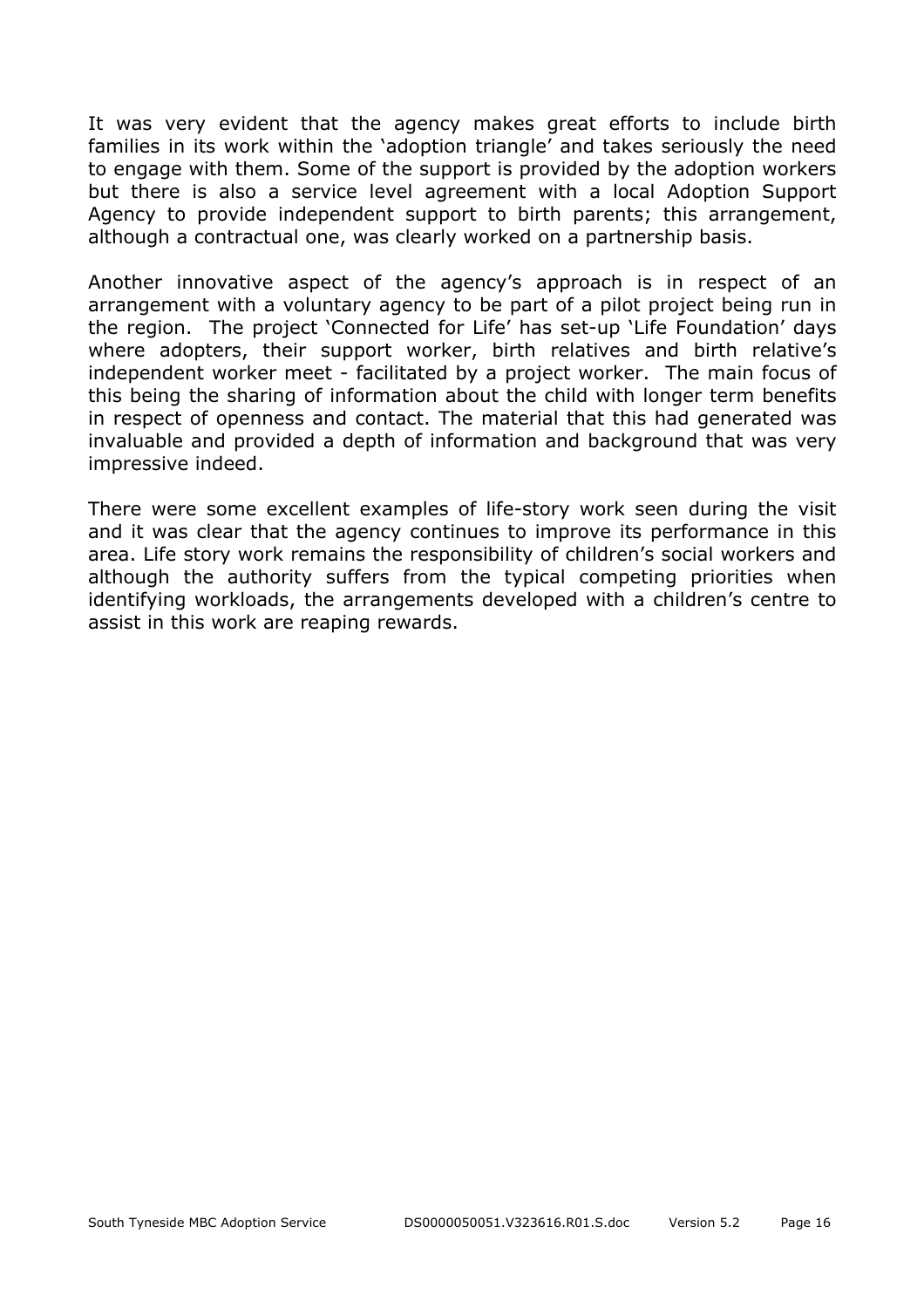### **Management**

#### **The intended outcomes for these standards are:**

- There is a clear written statement of the aims and objectives of the adoption agency and the adoption agency ensures that it meets those aims and objectives (NMS 1)
- The agency provides clear written information for prospective adopters (NMS 3)
- The manager has skills to carry on or manage the adoption agency (NMS 14)
- The adoption agency is managed effectively and efficiently (NMS 16)
- The agency is monitored and controlled as specified (NMS 17)
- The staff are organised and managed effectively (NMS 20)
- The agency has sufficient staff with the right skills / experience (NMS 21)
- The agency is a fair and competent employer (NMS 22)
- The agency provides training for staff (NMS 23)
- Case records for children and prospective / approved adopters are comprehensive and accurate (NMS 25)
- The agency provides access to records as appropriate (NMS 26)
- The agency's administrative records processes are appropriate (NMS 27)
- The agency maintains personnel files for members of staff and members of adoption panels (NMS 28)
- The premises used by the adoption agency are suitable for purpose (NMS 29)
- The adoption agency is financially viable (NMS 30, Voluntary Adoption Agency only)
- The adoption agency has robust financial processes (NMS 31)

#### **The Commission considers Standards 1, 3, 16, 21, 25 and 27 the key standards to be inspected.**

#### **JUDGEMENT – we looked at outcomes for the following standard(s):**

1, 3, 14, 16, 17, 20, 21, 22, 23, 25, 26, 27, 28, 29. Quality in this outcome area is **excellent.** 

This judgement has been made using available evidence including a visit to this service.

The service is very well managed, at all levels, by skilled and committed people; this provides for a coherent and well-organised service within which workers can flourish and develop.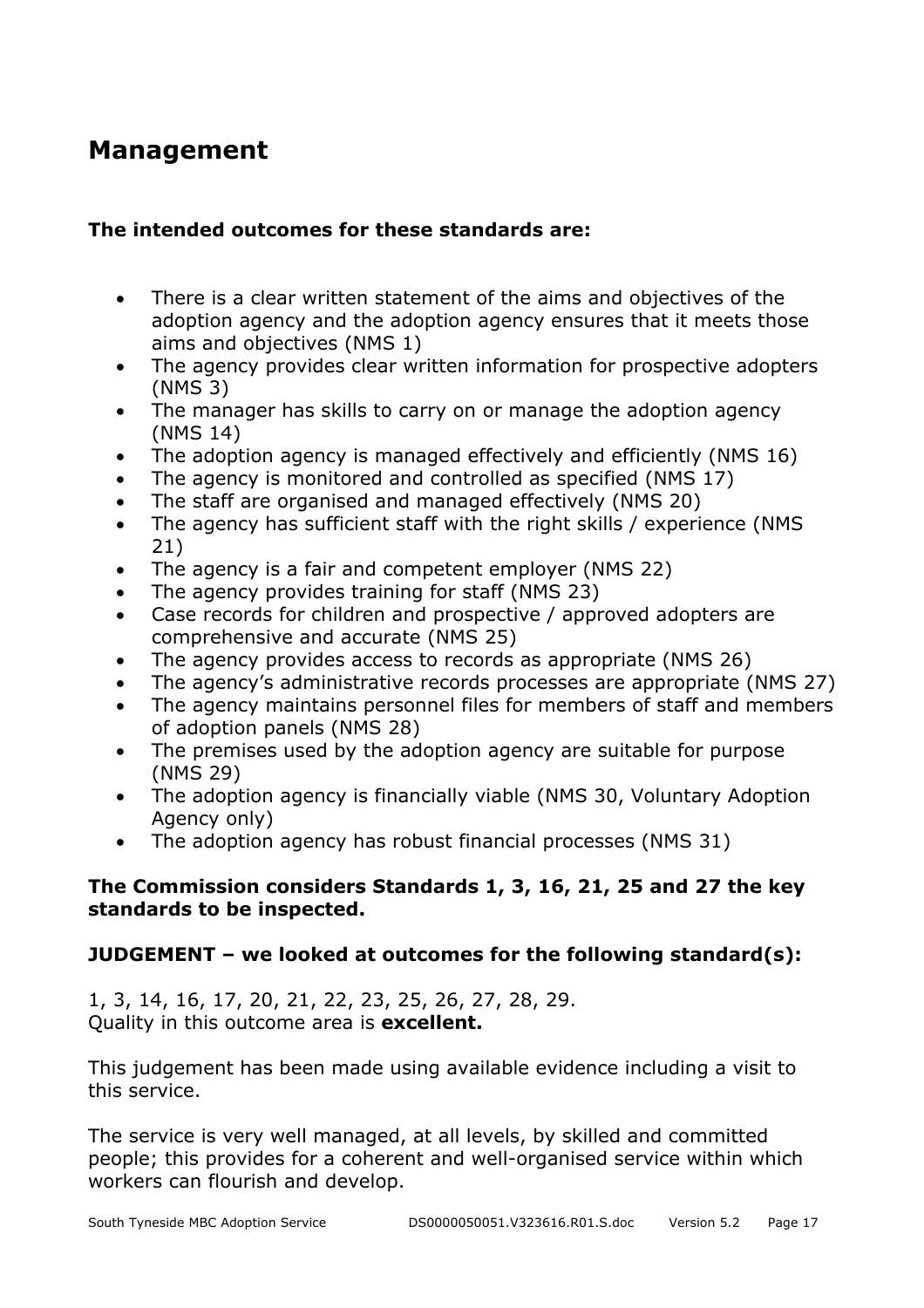#### **EVIDENCE:**

This is a very well managed service at all levels within the authority. The adoption manager, supported by a strong infrastructure and senior managers, operates an innovative service that serves all users very well indeed. In addition there is strong commitment and rigorous scrutiny supplied by the executive that underpins the work of the agency in a positive manner.

The work of the agency is informed by a sound statement of purpose that outlines clearly its aims and objectives – this is underpinned by well presented policies and procedures that provide a firm and practical base for both operational and strategic direction. The agency has also developed a children's guide to adoption that is formidably good both in terms of presentation and content: it is in the form of a children's book that could grace the shelves of any bookshop – its graphic design and storyline being of a very professional standard. Although not yet 'published', this again demonstrates the agency's committed approach to placing children at the centre of all its activities.

The manager and staff all demonstrated abilities, skills and knowledge in adoption matters and the quality of their work was evident in case files, recording and through interview. The constant moving forward and improvement of the service was clearly shown to be a central tenet of the agency and everyone involved. The service has benefited from a significant increase in staff resources in recent times adding value and depth to its operational responsibilities and strategic direction.

Workload and case management is well organised and staff felt appropriately supported in their roles. Training opportunities are well resourced and there was a clear commitment to staff development. Case recording demonstrated a depth of understanding and knowledge within the workforce that provided evidence of skilled casework, and workers were clear about their roles and responsibilities. It was also clear that workers were very committed and conscientious - in some instances way beyond the call of duty. Adopters were very complementary about the worker's efforts and effusive about their approach, skills and professionalism. Comments made, amongst many, included, "The level of commitment...has been excellent", "We have nothing but praise for the team – 100%" and "I enjoy my contact with Sth. Tyneside and can always rely on their professionalism".

File management – both adopters and children - is well organised and files contained all required information in an accessible format; they would benefit, nevertheless, from a detailed checklist of processes. Administrative systems and arrangements, however, are not the strongest point of the agency. It was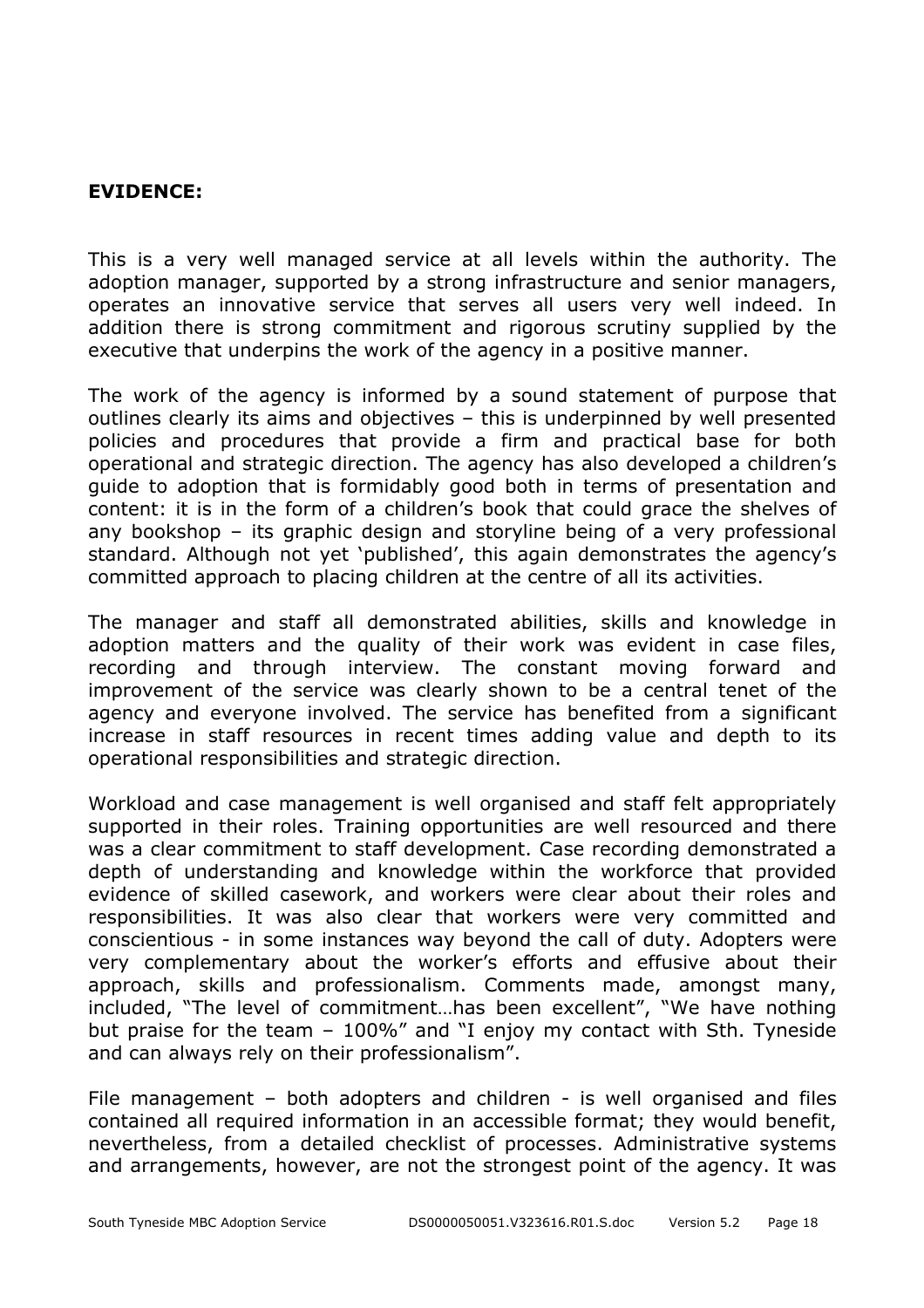found that there are several 'informal' systems in place that are not supported by a sound, efficient administrative infrastructure. For instance, administrators deliver adoption panel papers by hand and there is no checklist for tracking checks on applicants. The manager was aware of these issues and was actively addressing how matters could be improved. File storage, archives and security were, however, well managed. Personnel records for workers were very good and included all required information and records in respect of panel members were equally well managed.

The premises – located close to the town centre and, thereby very accessible – are fit for purpose and provide for a comfortable and appropriately resourced working environment - and they are very secure.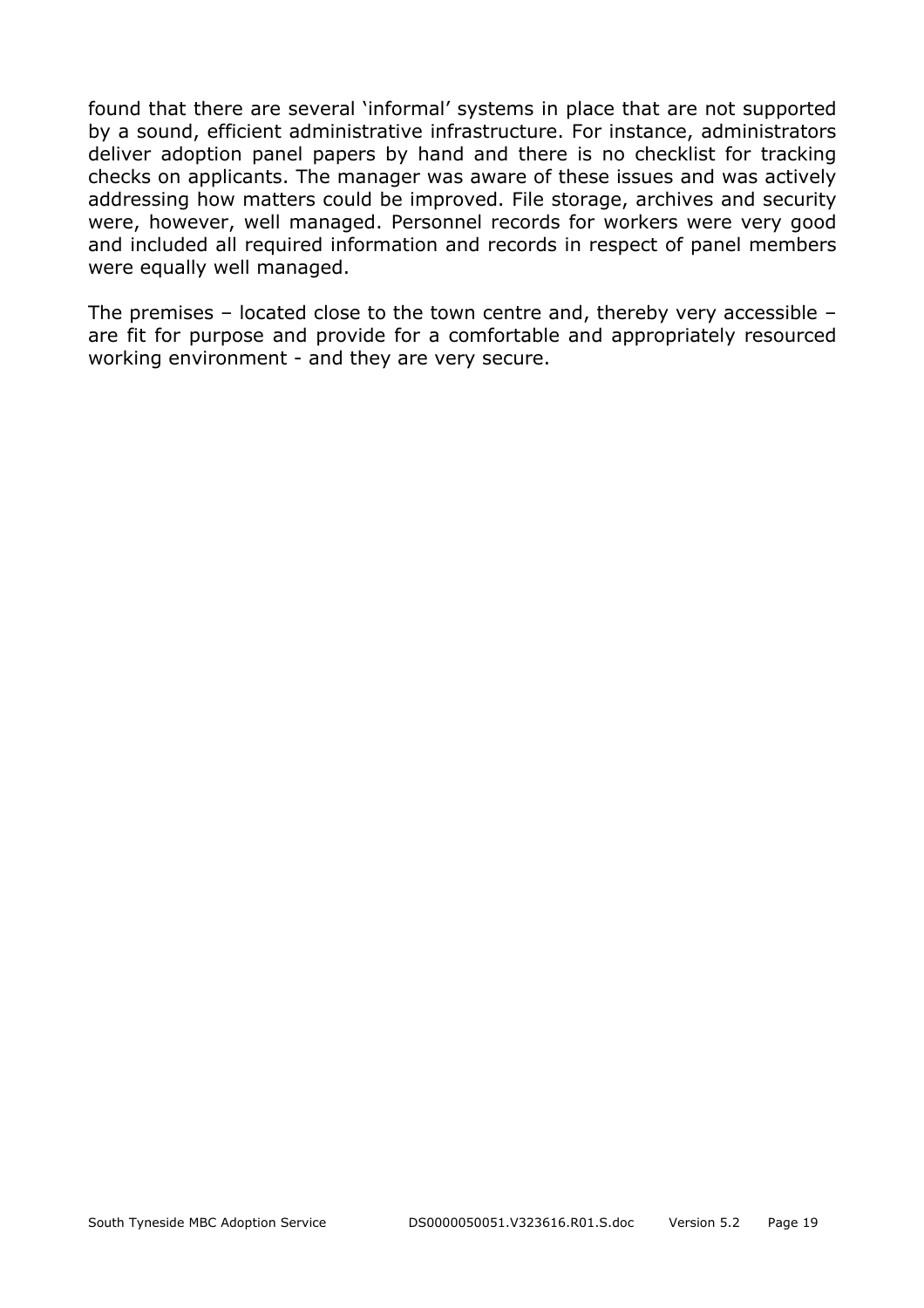# **SCORING OF OUTCOMES**

This page summarises the assessment of the extent to which the National Minimum Standards for Adoption have been met and uses the following scale.

**4** Standard Exceeded (Commendable) **3** Standard Met (No Shortfalls) **2** Standard Almost Met (Minor Shortfalls) **1** Standard Not Met (Major Shortfalls)

"X" in the standard met box denotes standard not assessed on this occasion "N/A" in the standard met box denotes standard not applicable

| <b>BEING HEALTHY</b>              |  | <b>MAKING A POSITIVE</b> |       |
|-----------------------------------|--|--------------------------|-------|
| <b>Standard No</b><br>Score       |  | <b>CONTRIBUTION</b>      |       |
| No NMS are mapped to this outcome |  | Standard No              | Score |

| <b>BEING HEALTHY</b>       |              | <b>MAKING A POSITIVE</b> |              |  |
|----------------------------|--------------|--------------------------|--------------|--|
| rd No                      | <b>Score</b> | <b>CONTRIBUTION</b>      |              |  |
| ire mapped to this outcome |              | <b>Standard No</b>       | <b>Score</b> |  |
|                            |              |                          |              |  |
|                            |              |                          |              |  |
|                            |              |                          |              |  |
|                            |              | 34                       |              |  |

| <b>STAYING SAFE</b> |              | <b>ACHIEVING ECONOMIC WELLBI</b> |                   |
|---------------------|--------------|----------------------------------|-------------------|
| <b>Standard No</b>  | <b>Score</b> | <b>Standard No</b>               | Score             |
|                     |              | No NMS are mapped to this outco  |                   |
| 4                   |              |                                  |                   |
| 5                   | 3            |                                  | <b>MANAGEMENT</b> |
| 10                  | 3            | <b>Standard No</b>               | <b>Score</b>      |
| 11                  |              |                                  |                   |
| 12                  |              |                                  |                   |
| 13                  |              | 14                               |                   |
| 15                  |              | 16                               |                   |
| 19                  |              | 17                               |                   |
| 24                  | N/A          | 20                               |                   |
| 32                  |              | 21                               |                   |

| <b>ENJOYING AND</b><br>23<br><b>ACHIEVING</b> |  |
|-----------------------------------------------|--|
| <b>Standard No</b><br>25<br><b>Score</b>      |  |
| 26                                            |  |
| 27<br>18                                      |  |
| 33<br>28                                      |  |
| 29                                            |  |

| <b>STAYING SAFE</b> |       | ACHIEVING ECONOMIC WELLBEING      |       |  |
|---------------------|-------|-----------------------------------|-------|--|
| 'ard No             | Score | <b>Standard No</b>                | Score |  |
|                     |       | No NMS are mapped to this outcome |       |  |

| 5                               | 3              | <b>MANAGEMENT</b>  |                |  |
|---------------------------------|----------------|--------------------|----------------|--|
| 10                              | 3              | <b>Standard No</b> | <b>Score</b>   |  |
| 11                              | 3              | 1                  | 4              |  |
| 12                              | 3              | 3                  | $\overline{4}$ |  |
| 13                              | 3              | 14                 | $\overline{4}$ |  |
| 15                              | 3              | 16                 | 4              |  |
| 19                              | $\overline{4}$ | 17                 | 3              |  |
| 24                              | N/A            | 20                 | $\overline{4}$ |  |
| 32                              | 3              | 21                 | 3              |  |
|                                 |                | 22                 | 3              |  |
| <b>ING AND</b><br><b>IEVING</b> |                | 23                 | 3              |  |
| dard No                         | <b>Score</b>   | 25                 | 3              |  |
| 6                               | $\overline{4}$ | 26                 | 3              |  |
| 18                              | $\overline{4}$ | 27                 | 3              |  |
| 33                              | $\overline{4}$ | 28                 | 3              |  |
|                                 |                | 29                 | 3              |  |
|                                 |                | 30                 | N/A            |  |
|                                 |                | 31                 | N/A            |  |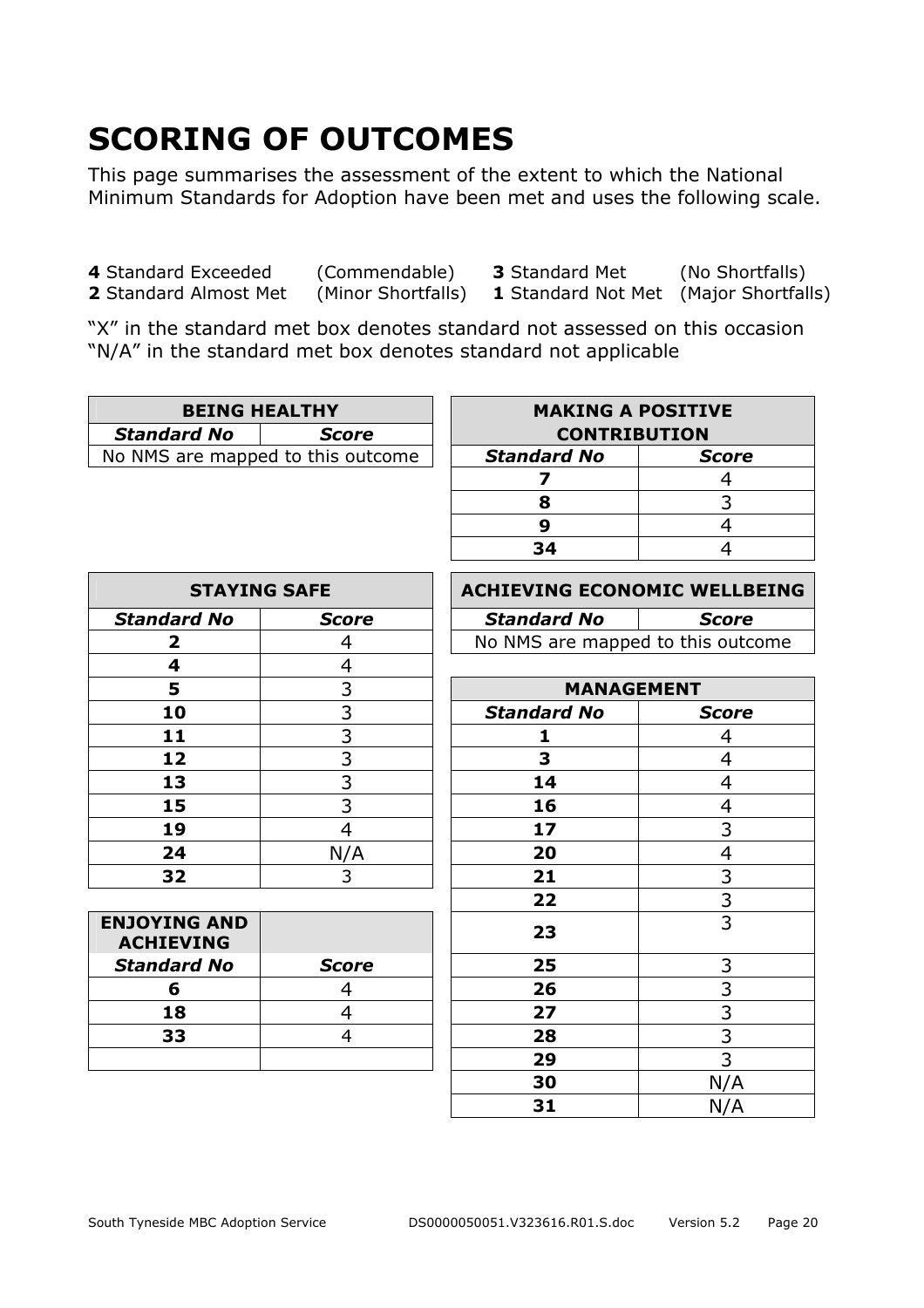Are there any outstanding requirements from the last inspection?

#### **STATUTORY REQUIREMENTS**

This section sets out the actions, which must be taken so that the registered person/s meets the Care Standards Act 2000, Voluntary Adoption and the Adoption Agencies Regulations 2003 or Local Authority Adoption Service Regulations 2003 and the National Minimum Standards. The Registered Provider(s) must comply with the given timescales.

| No. | Standard | Regulation | Requirement | Timescale<br>for action |
|-----|----------|------------|-------------|-------------------------|
|     |          |            |             |                         |

#### **RECOMMENDATIONS**

These recommendations relate to National Minimum Standards and are seen as good practice for the Registered Provider/s to consider carrying out.

| No. | Refer to<br>Standard | <b>Good Practice Recommendations</b> |
|-----|----------------------|--------------------------------------|
|     |                      |                                      |